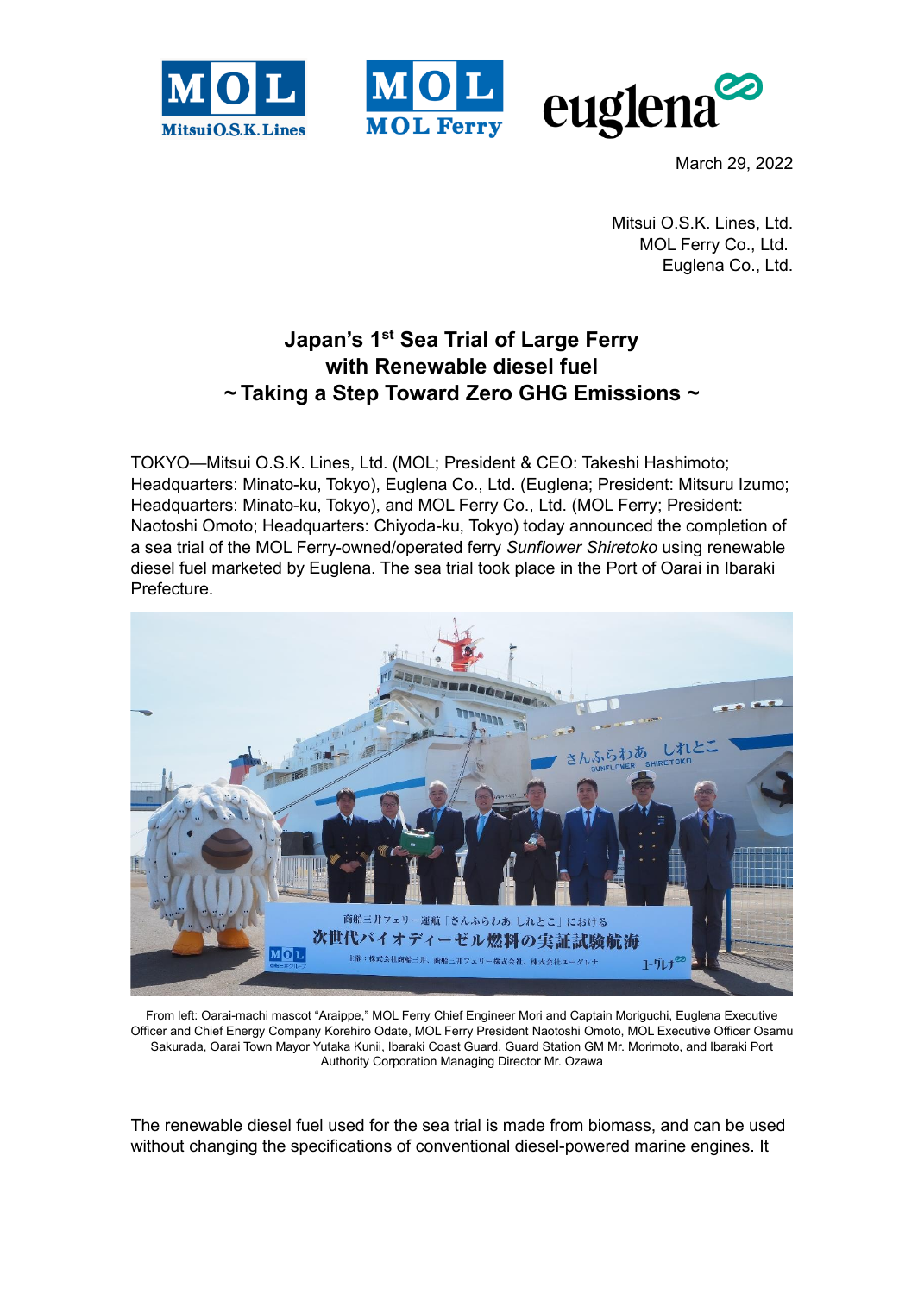complies with SOx regulations \*1 because, unlike the heavy fuel oil in general use today, it contains no sulfur, a major component of air pollution from internal combustion engines. In addition, this biofuel emits  $CO<sub>2</sub>$  at the combustion stage, but the biomass feedstock absorbs  $CO<sub>2</sub>$  by photosynthesis in the growth process, so it is expected to achieve a carbon neutral state—essentially net zero  $CO<sub>2</sub>$  emissions when it is used.

A special guest at a ceremony for the sea trial was Oarai Town Mayor Yutaka Kunii, who had encouraging words for the sea trial team: "I'm happy that such an advanced project is being conducted in our town. We would like to firmly set our vision for the future and move ahead together."

The MOL Group set a target of achieving net zero greenhouse gas (GHG) emissions in "MOL Group Environmental Vision 2.1" \*2 , which laid out the group's approach to global environmental issues. Among its initiatives, the group supports for Euglena's GREEN OIL JAPAN \* <sup>3</sup> declaration, which aims to promote Japan's nationwide shift toward biofuel, and this sea trial was a key element of that.

MOL and Euglena are working to reduce the maritime industry's environmental impact and realize a sustainable global society, while moving ahead with environment-friendly activities.

\*1 SOx regulations: Regulations on the sulfur content of bunker oil used in the ocean shipping industry. Starting in 2020, stricter regulation reduced the maximum allowable sulfur content from 3.5% to 0.5%.

\*2 MOL Group Environmental Vision 2.1 <https://mol.disclosure.site/en/themes/101>

\*3 With "GREEN OIL JAPAN" declaration, Euglena invites the cooperating companies and organizations (transportation, food and beverage, local governments, etc.) that use biofuels, supply feedstocks, and promote the wider use of biofuels together. For details, visit its "GREEN OIL JAPAN" declaration website: <https://www.euglena.jp/en/businessrd/energy/greenoiljapan/>

<About Mitsui O.S.K. Lines, Ltd.>

Founded in 1884, this multimodal ocean shipping group company operates one of the world's largest fleets, with over 800 vessels. It supports people's lives and industries around the world through safe, reliable transportation of various commodities such as resources, energy, raw materials, and finished products. In addition, the company is active in the ferry business through MOL Ferry and Ferry Sunflower Limited, coastal RoRo vessel operation, tugboat service, warehousing, maritime consulting, real estate, and cruise ship operation.<https://www.mol.co.jp/en/index.html>

<About MOL Ferry Co., Ltd.>

Established in 2001. The company has expanded its route network connecting the Tokyo metropolitan area and Hokkaido/Kyushu with nine large ferries and coastal RoRo ships. The company promotes ocean transport of unmanned trailers as a leader in Japan's Modal Shift. In addition, it engages not only in ocean shipping, but also in sea and shore multimodal transport services including land transport, optimizing its customers' transport and logistics. Its "Casual Cruise" services make it easy for passengers to enjoy